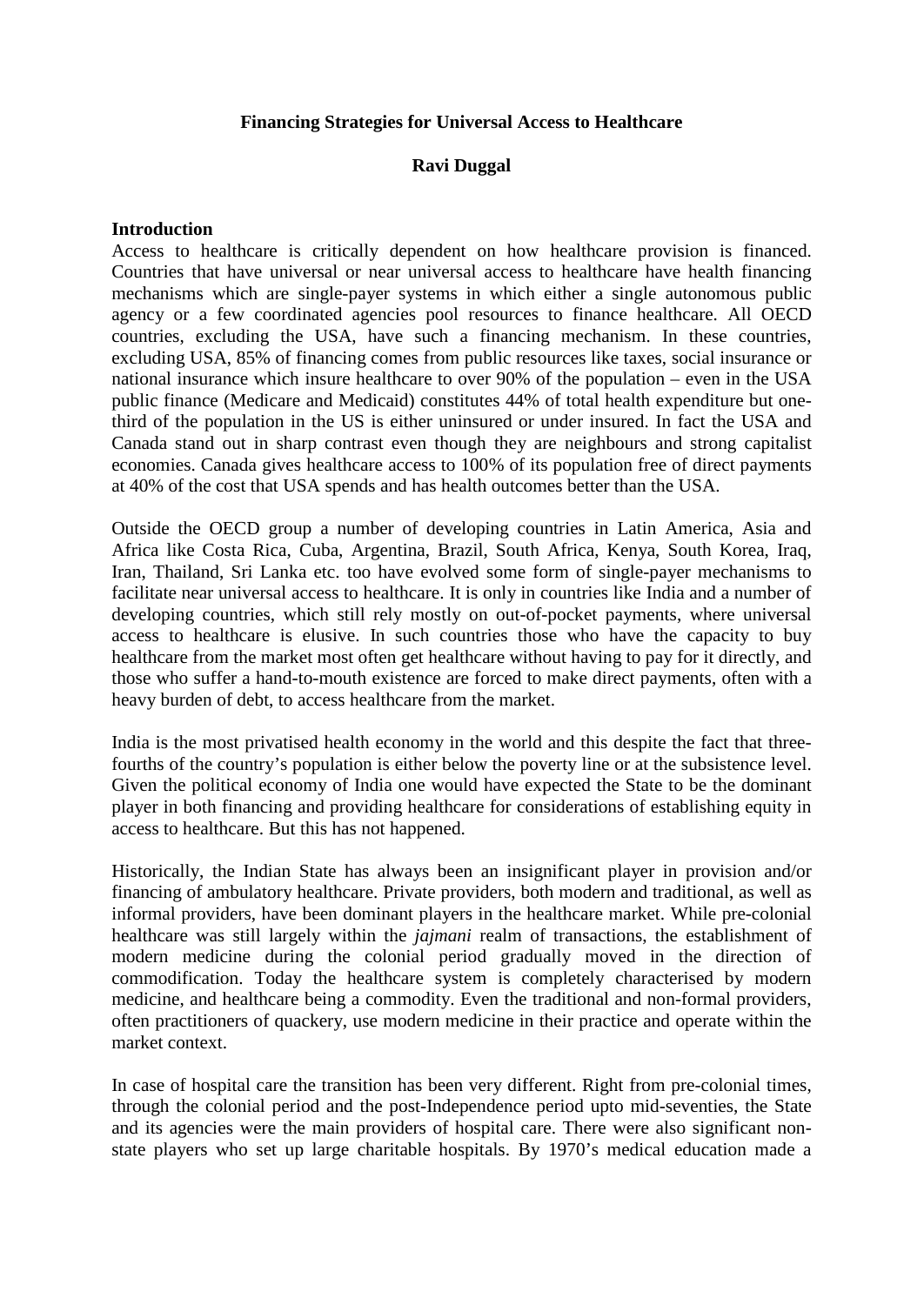major transition; post-graduation, specialisation and super-specialisation became sought after and the character of medical practice changed. Specialists on one hand began setting up private nursing homes and the corporate sector on the other hand began to show interests in entering the hospital sector. Also major changes in medical technology, which hastened the process of commodification of healthcare, made for-profit hospitals a lucrative proposition. By 1980's the State was already decelerating investments in the hospital sector and this was a clarion call for the private sector to increase its presence. By the turn of the millennium the for-profit hospital sector had not only become dominant but also within the state sector privatisation via user-charges, as well as through contracting out or leasing had become the order of the day.

It is apparent from the above discussion that the largest source of financing healthcare in India is out-of-pocket or *self-financing*. Out-of-pocket spending on healthcare as a mode of financing is both regressive and iniquitous. Latest estimates from National Accounts Statistics indicate that private expenditures on healthcare in India are over Rs. 1300 billion and 90% of this is out-of-pocket. Public expenditures on healthcare are about Rs. 250 billion additionally. Together this adds up to nearly 6% of GDP with out-of-pocket expenses accounting for 72% of the share in total health expenditures or 4.3% of GDP. This is a substantial burden, especially for the poorer households, the bottom three quintiles, which are either below poverty line or at the threshold of subsistence, and when illness strikes such households just collapse. In fact, for the poorer quintiles the ratio of their income financing health expenditures is 2 to 4 times more than the average mentioned above. Further, while this burden is largely self-financed by households a very large proportion of this does not come from current incomes. A very large proportion, especially for hospitalisations comes from debt and sale of assets.

Data from the  $52<sup>nd</sup>$  Round NSS of 1995-96 (Table 1) reveals that over 40% households borrow or sell assets to finance hospitalisation expenditures, and there are very clear class gradients to this – nearly half the bottom two quintiles get into debt and/or sell assets in contrast to one-third of the top quintile; infact in the top quintile this difference is supported by employer reimbursements and insurance. When we combine this data with the ratio of "not seeking care when ill" in case of acute ailments by the bottom three quintiles in contrast to the top quintile – a difference of 2.5 times, and the reason for not seeking such care being mostly the cost factor, it becomes amply evident that self-financing has drastic limits and initself is the prime cause of most ill health, especially amongst the large majority for whom out-of-pocket mode of financing strains their basic survival.

Thus in countries where near universal access to healthcare is available with relative equity the major mechanism of financing is usually a single-payer system like tax revenues, social insurance or some such combination administered by an autonomous health authority which is mandated by law and provided through a public-private mix organised under a regulated system. Canada, Sweden, United Kingdom, Germany, Costa Rica, South Korea, Australia, Japan are a few examples.

Experience from these countries shows that the key factor in establishing equity in access and healthcare outcomes is the proportion of public finance in total health expenditures. Most of these countries have public expenditures averaging over 80% of total health expenditures. The greater the proportion of public finance the better the access and healthcare outcomes. Thus India where public finance accounts for only 17% of total health expenditures has poor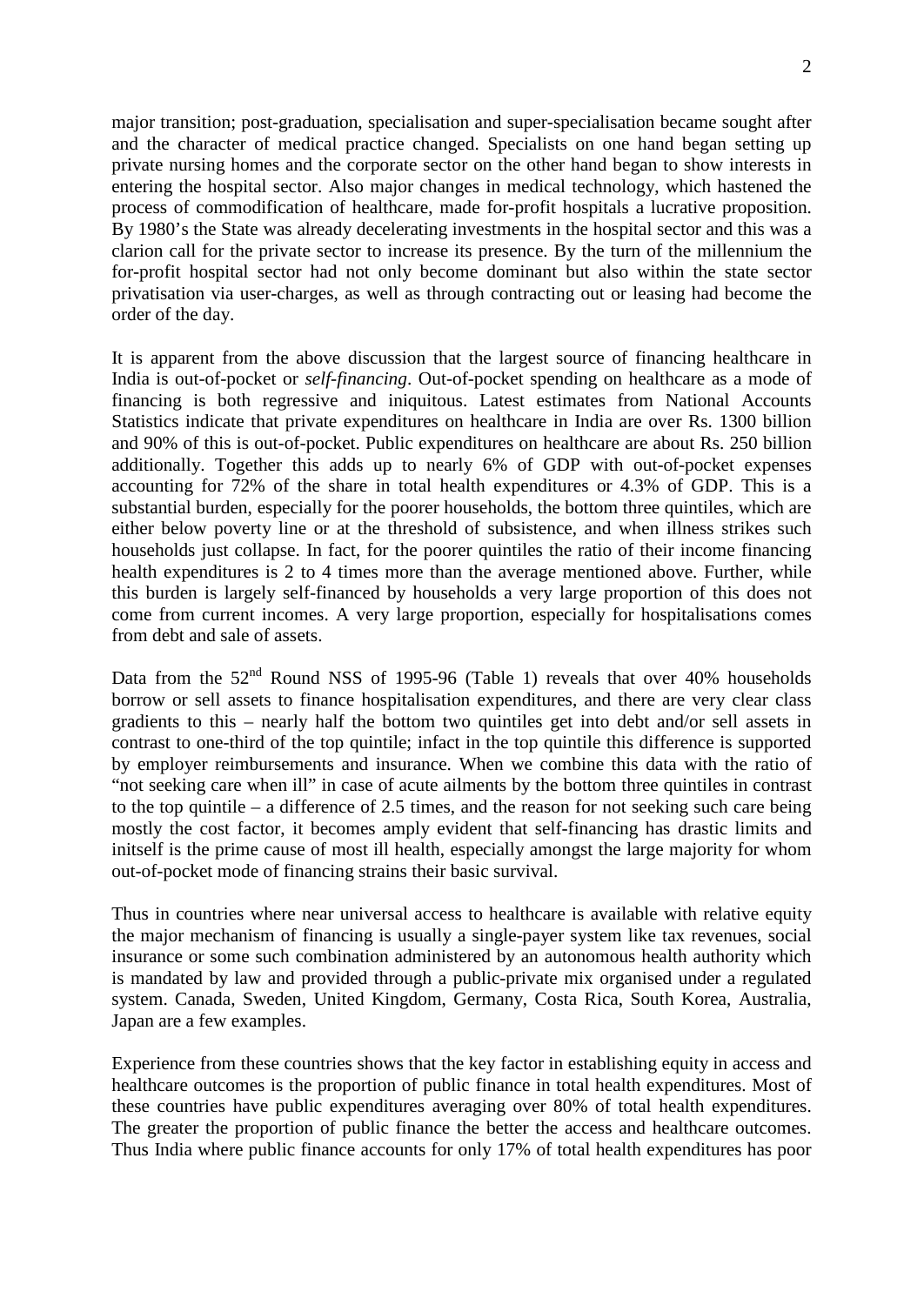equity in access to healthcare and health outcomes in comparison to China, Malaysia, South Korea, Sri Lanka where public finance accounts for between 30% and 60% of total health expenditures.

In India public health expenditures had peaked around mid nineteen-eighties and thereafter there was a declining trend, especially post-structural adjustment period. The decade of eighties was a critical period in India's health development because during this period not only did the public health infrastructure, especially rural, expand substantially but also major improvements in health outcomes were recorded. After that public investment in health declined sharply and public expenditures showed a declining trend both as a proportion to GDP as well as in total government spending. This has also impacted health outcomes, which are showing a slower improvement if not stagnation. At the same time private health sector expansion got accelerated and utilisation data from the two NSS Rounds  $42<sup>nd</sup>$  and  $52<sup>nd</sup>$ Round, a decade apart, provides ample evidence of this change. (Table 2 and 3)

Thus, if India has to improve healthcare outcomes and equity in access then increasing public health expenditures will be critical. Apart from this the healthcare system will need to be organised and regulated in the framework of universal access, similar to countries like Canada or Costa Rica. Ofcourse, India has its own peculiarities and the system that will be designed will have to keep this in mind. We cannot transplant say the Canadian or Costa Rican system into India as it is, but we can definitely learn from their experience and adapt useful elements.

#### **Prescription**

Currently India's health financing mechanism as mentioned earlier is largely out-of-pocket and one sees a declining trend in public finance. Table 4 provides a profile of the current financing mechanism in India and Table 5 trends in health expenditures. It is quite evident from the data that public finance of healthcare is weakening and private expenditures becoming even larger.

First, within the existing public finance of healthcare macro policy changes in the way funds are allocated can bring about substantial equity in reducing geographical inequities between rural and urban areas. Presently, the central and state governments together spend Rs. 250 per capita at the national level, but this is inequitably allocated between urban and rural areas. The rural healthcare system gets only Rs. 80 per capita and urban areas get Rs. 540 per capita, a difference of over six times. If allocations are made using the mechanism of global budgeting, as done in Canada, that is on a per capita basis then rural and urban areas will both get Rs. 250 per capita. This will be a major gain, over three times, for rural healthcare and this can help fill gaps in both human and material resources in the rural healthcare system. The urban areas in addition have municipal resources, and ofcourse will have to generate more resources to maintain their healthcare systems which atleast in terms of numbers (like hospital bed:population ratios and doctor : population ratios) are adequately provided for. Global budgeting also means autonomy in how resources are used at the local level. The highly centralised planning and programming in the public health sector will have to be done away with and greater faith will have to be placed in local capacities.

Second, the public exchequer even today contributes substantially to medical education to the extent that 70% of medical graduates are from public medical schools. This is a major resource that is not fully utilised. Since medical education is virtually free in public medical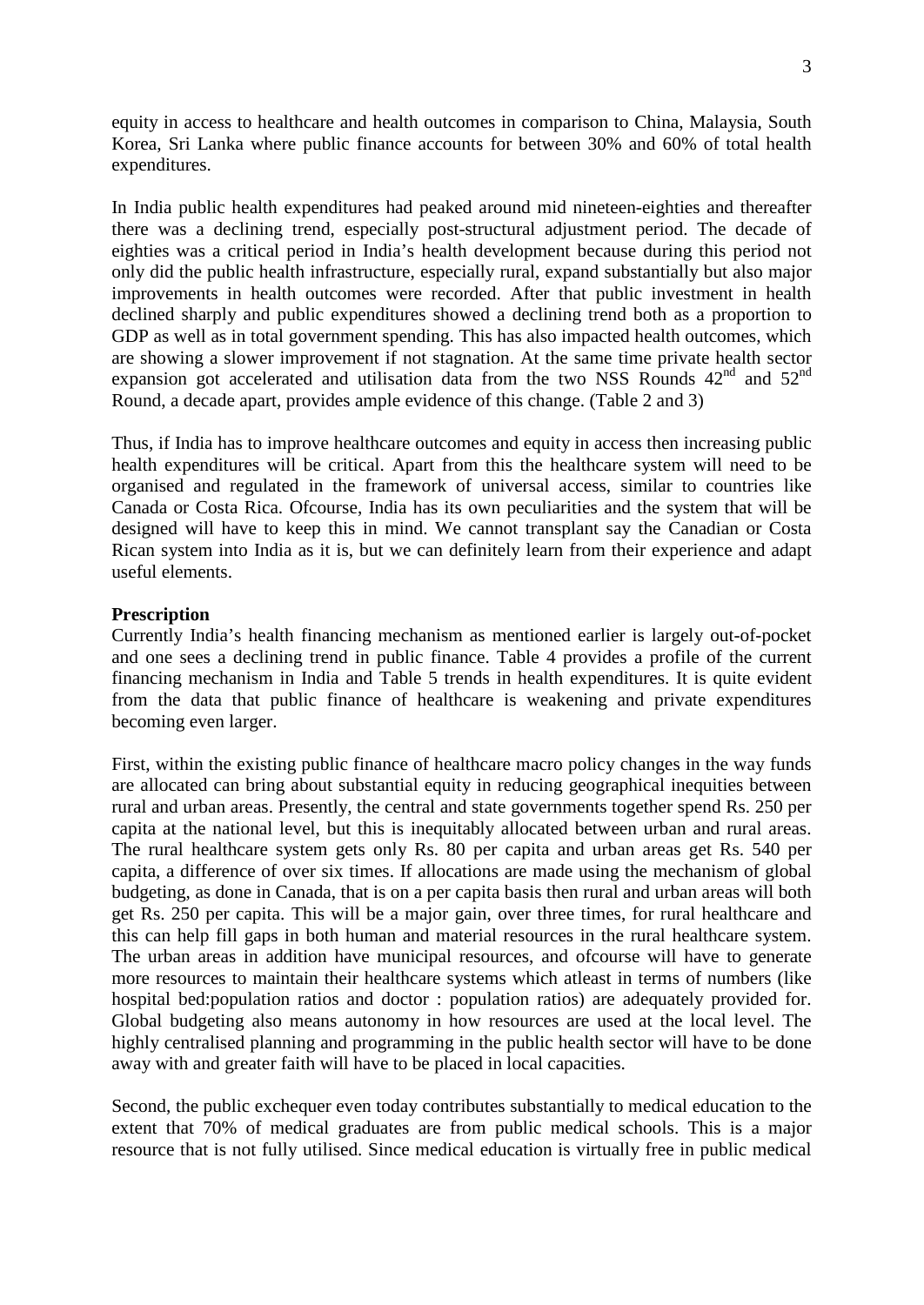schools the state must demand compulsory public service for atleast three years from those who graduate from public medical schools as a return for the social investment. Today only about 15% of such medical graduates are absorbed in the public system. Infact, public service should be made mandatory also for those who want to do post-graduate studies ( as many as 55% of MBBS doctors opt for post-graduate studies).

Third, the governments can raise additional resources through charging health cesses and levies on health degrading products (if they cannot ban them) like cigarettes, beedis, alcohol, paan masalas and guthka, personal vehicles etc.. For instance tobacco, which kills 670,000 people in India each year, is a Rs. 35,000 crore industry and a 2% health cess would generate Rs. 700 crores annually for the public health budget. Similarly alcohol, which is much larger and presently generates Rs.25,000 crores in revenues can also bring in substantial resources if a 2% health cess is levied. The same logic can be applied to personal transportation vehicles both at point of purchase as well as each year through a health cess on road tax and insurance paid by owners. Land revenues and property taxes can also attract a health cess which is earmarked for public health (municipal taxes already have an education cess component).

Fourth, social insurance can be strengthened by making contributions similar to ESIS compulsory across the entire organised sector and integrating ESIS, CGHS etc.. with the general public health system. Also social insurance must be gradually extended to the other employment sectors using models from a number of experiments in collective financing like sugar-cane farmers in south Maharashtra paid Re 1 per tonne of cane as a health cess and their entire family was assured healthcare through the sugar cooperative. There are many NGO experiments in using micro-credit as a tool to factor in health financing for the members and their family. Large collectives, whether self-help groups facilitated by NGOs, or self-employed groups like headload workers in Kerala, can buy insurance cover as a collective and provide health protection to its members. Atleast 60% of the workforce in India has the potential to contribute to a social insurance program.

Fifth, other options to raise additional resources could be various forms of innovative direct taxes like a health tax similar to profession tax (which funds employment guarantee) deducted at source of income for employed and in trading transactions for self-employed. Using the Tobin tax route is a highly progressive form of taxation which in an increasingly service sector based economy can generate huge resources without being taxing on the individual as it is a very small amount of deduction at the point of transaction. What this basically means is that for every financial transaction, whether cheque, credit card, cash, stock market, forex etc. a very small proportion is deducted as tax and transferred to a fund earmarked for social sector. For example if 0.025% is the transaction tax then for every Rs. 100,000 the transaction tax would be a mere Rs. 25 or one paise per Rs. 40 transacted. This would not hurt anyone if it were made clear that it would be used for social sectors like health, education, public housing, social welfare etc..

The above are just few examples of what can be done within the existing system with small innovations. But this does not mean that radical or structural changes should not be done. Ultimately if we have to assure universal access with equity then we have to think in terms of restructuring and reorganising the healthcare system using the rights-based approach. This requires a multi-pronged strategy of building awareness and consensus in civil society, advocating right to healthcare at the political level, demanding legislative and constitutional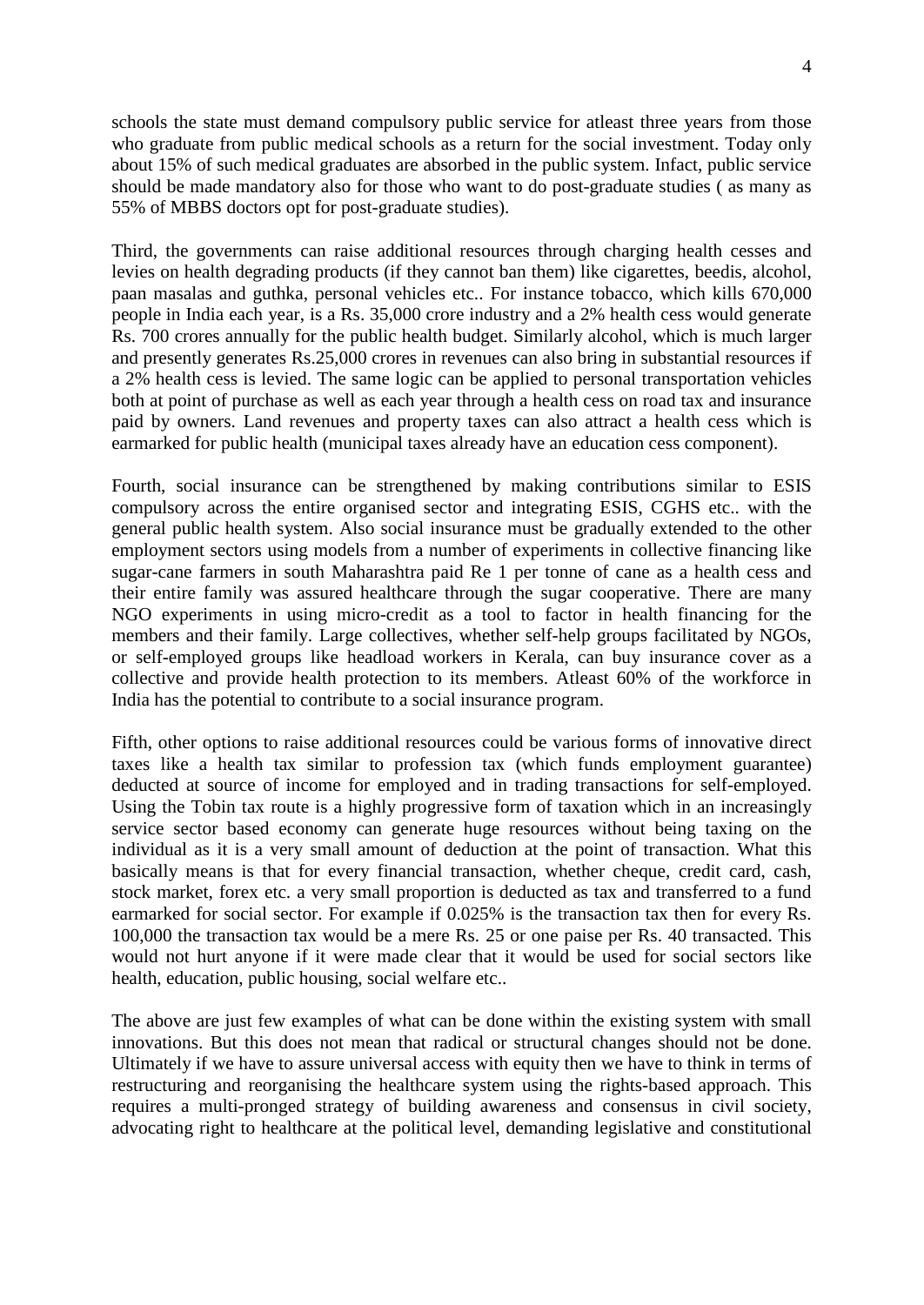changes, and regulating and reorganising the entire healthcare system, especially the private health sector.

To conclude, we have to stem the growing out-of-pocket financing of the healthcare system and replace it with a combination of public finance and various collective financing options like social insurance, collectives/common interest groups organising collective funds or insurance. At another level the healthcare system needs to be organised into a regulated system that is ethical and accountable and is governed by a statutory mandate, which pools together the various collective resources and manages autonomously the working of the system towards the goal of providing comprehensive healthcare to all with equity.

# **Projection Of Resource Requirements**

The projections we are making are for the fiscal year 2000-2001. The population base is one billion. There are over 1.3 million doctors (of which allopathic are 550,000, including over 180,000 specialists), 600,000 nurses, 950,000 hospital beds, 400,000 health workers and 25,000 PHCs with government and municipal health care spending at about Rs.250 billion (excluding water supply).

# **1. An Estimate of Providers and Facilities**

What will be the requirements as per the suggested framework for a universal health care system?

- $\triangleright$  Family medical practitioners = 500,000 (one per 2000 population)
- $\triangleright$  Epidemiological stations = 35,000 (one per 30,000)
- $\blacktriangleright$  Health workers = 500,000 (one per 2000)
- $\blacktriangleright$  Health supervisors = 125,000
- $\blacktriangleright$  Public health nurses = 35,000
- $\triangleright$  Basic hospitals = 20,000 (of 50 beds each per 50,000 population)
- $\triangleright$  Basic hospital beds = 1 million
- $\triangleright$  Basic hospital staff :
	- $\ge$  general duty doctor = 120,000
	- $\geq$  specialists = 100,000
	- $\geq$  dentists = 20,000
	- $\triangleright$  nurses = 360,000
- $\triangleright$  Other technical and non-technical support staff as per requirements (Please note that the basic hospital would address to about 75% of the inpatient and specialist care needs, the remaining will be catered to at the secondary/district level and teaching/tertiary hospitals)

One can see from the above that except for the hospitals and hospital beds the other requirements are not very difficult to achieve. Training of nurses, dentists, public health nurses would need additional investments. We have more than an adequate number of doctors, even after assuming that 80% of the registered doctors are active (as per census estimates). What will be needed are crash CME programs to facilitate integration of systems and reorganisation of medical education to produce a single cadre of basic doctors. The PHC health workers will have to be reoriented to fit into the epidemiological framework. And construction of hospitals in underserved areas either by the government or by the private sector (but only under the universal system) will have to be undertaken on a rapid scale to meet the requirements of such an organised system.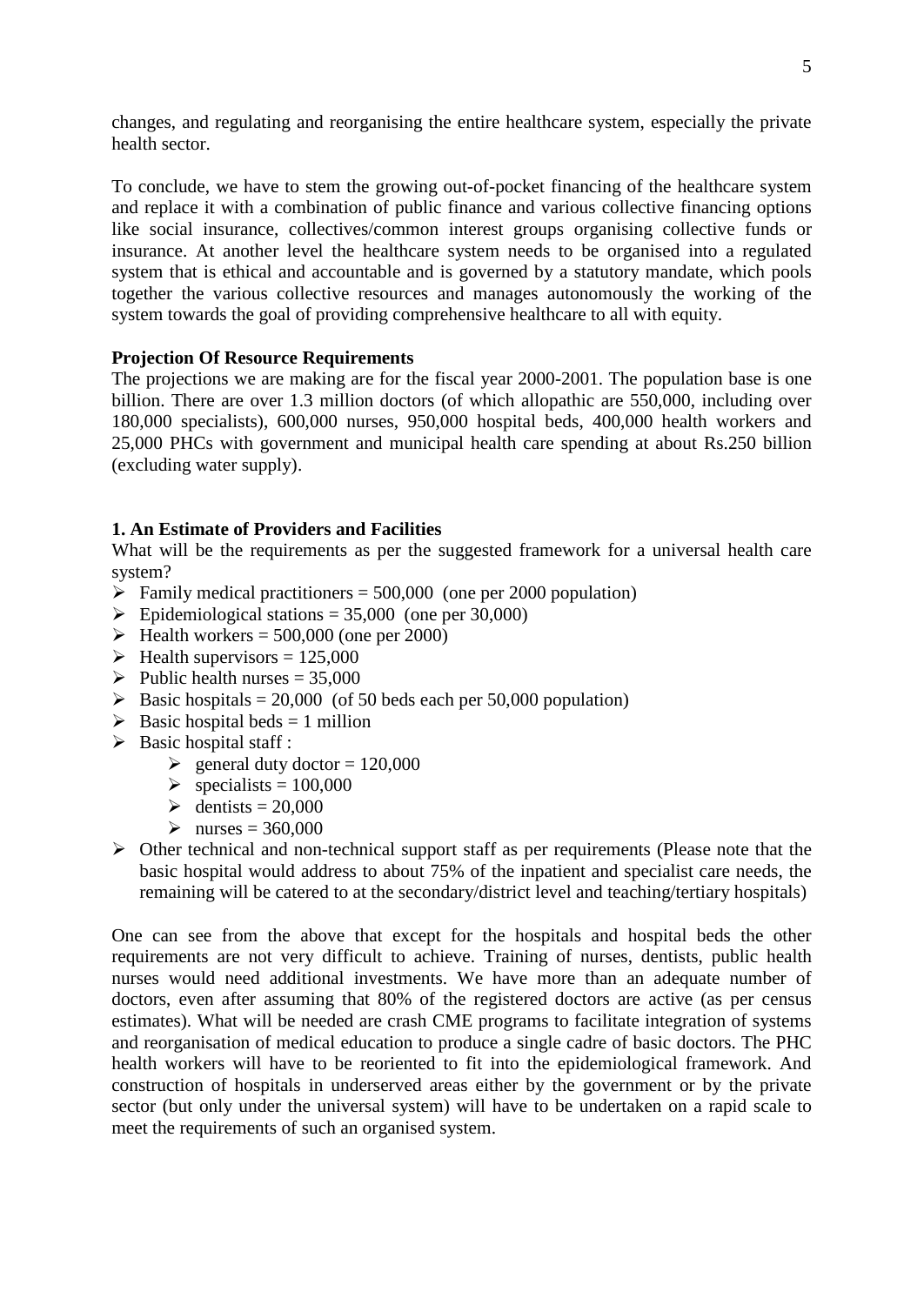### **2. An Estimate of the Cost**

The costing worked out hereunder is based on known costs of public sector and NGO facilities. The FMP costs are projected on the basis of employed professional incomes. The actual figures are on the higher side to make the acceptance of the universal system attractive. Please note that the costs and payments are averages, the actuals will vary a lot depending on numerous factors. (Table A)

#### **3. Distribution of Costs**

The above costs from the point of view of the public exchequer might seem excessive to commit to the health sector given current level of public health spending. But this is less than 3% of GDP at Rs.600 per capita annually, including capital costs. The public exchequer's share, that is from tax and related revenues, would be about Rs.400 billion or two-thirds of the cost. This is well within the current resources of the governments and local governments put together. The remaining would come from other sources discussed earlier, mostly from employers and employees in the organised sector, and other innovative mechanisms of financing. As things progress the share of the state should stabilise at 50% and the balance half coming from other sources. Raising further resources will not be too difficult. Part of the organized sector today contributes to the ESIS 6.75% of the salary/wage bill. If the entire organized sector contributes even 5% of the employee compensation (2% by employee and 3% by employer) then that itself will raise close to Rs.250 billion. Infact, the employer share could be higher at 5%. Further resources through other mechanisms suggested above will add substantially to this, which infact may actually reduce the burden on the state exchequer and increase contributory share from those who can afford to pay. Table B gives the break down of how costs would be shared.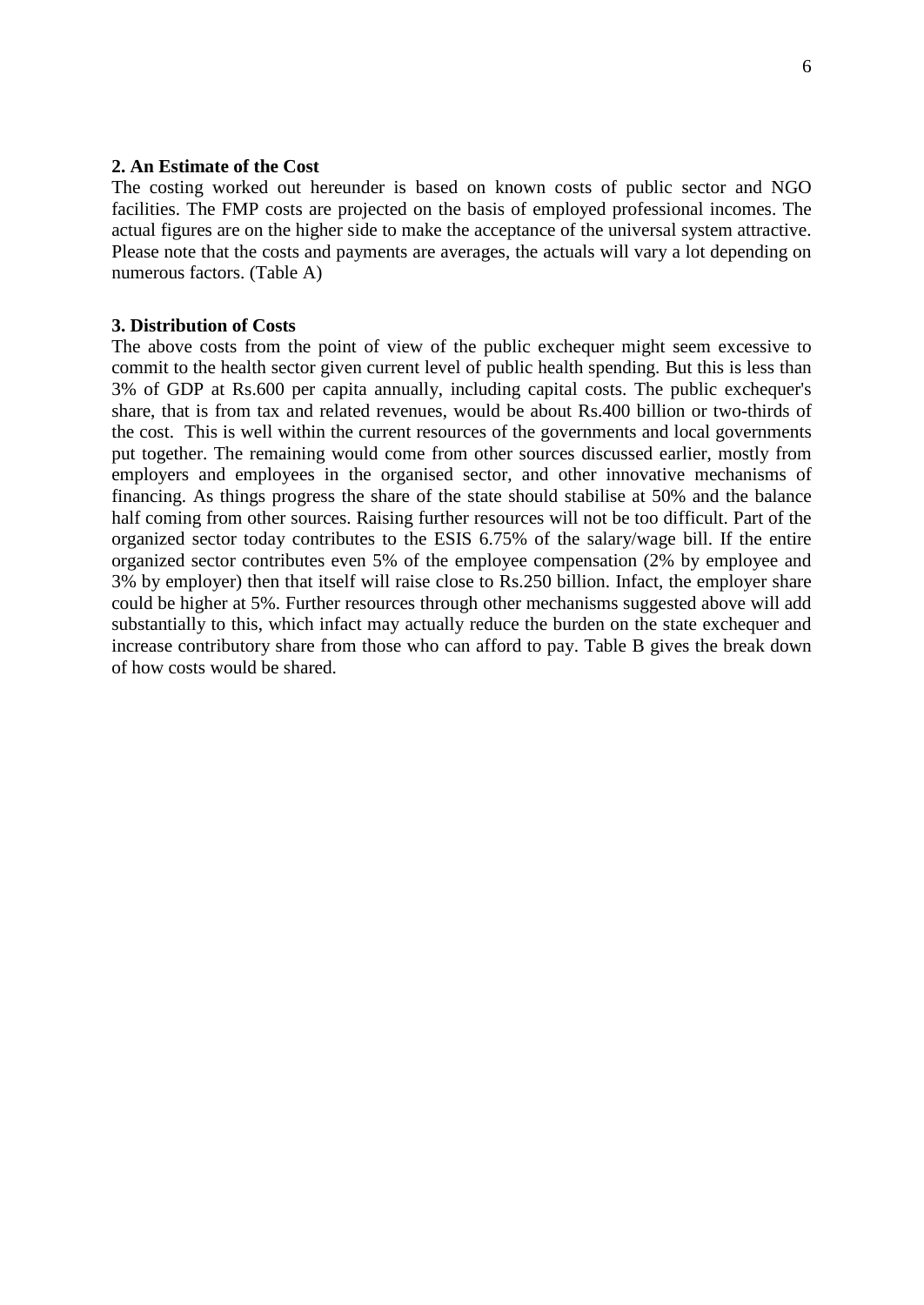# **Table A: Projected Universal Health Care Costs (2000-2001 Rs. in millions)**

| <b>Type of Costs</b>                                  |                |
|-------------------------------------------------------|----------------|
| $\triangleright$ Capitation/salaries to FMPs          |                |
| (@ Rs.300 per family per year                         |                |
| x 200 mi families) 50% of FMP services                | 60,000         |
| $\triangleright$ Overheads of FMP services            | 20,000         |
| Fees for specific services by FMPs<br>➤               | 20,000         |
| <b>Pharmaceutical Services</b><br>➤                   | 35,000         |
| <b>Total FMP Costs</b><br>➤                           | 135,000        |
| <b>Epidemiological Stations</b><br>➤                  |                |
| (@ Rs.3 mi per ES x 35,000)                           | 105,000        |
| <b>Basic Hospitals</b> (@ Rs.10 mi per<br>➤           |                |
| hospital x 20,000, including drugs,                   |                |
| i.e.Rs.200,000 per bed per year)                      | <b>200,000</b> |
| $\triangleright$ Total Primary Care Cost              | 440,000        |
| Per capita = Rs. 440; 2.09% of GDP                    |                |
| $\triangleright$ Secondary and Teaching Hospitals,    |                |
| including medical education and                       |                |
| training of doctors/nurses/paramedics                 |                |
| (@ Rs.2.5 lakh per bed x 3 lakh beds)                 | <u>75,000</u>  |
| $\triangleright$ Total health services costs<br>➢     | 515,000        |
| $\triangleright$ Medical Research (2%)                | 10,300         |
| Audit/Info.Mgt/Social Res. (2%)<br>➤                  | 10,300         |
| Administrative costs (2%)<br>➤                        | <u>10,300</u>  |
| > TOTAL RECURRING COST                                | 545,900        |
| $\triangleright$ Add capital Costs (10% of recurring) | 54,590         |
| > ALL HEALTH CARE COSTS                               | 600,490        |
|                                                       |                |

**Per Capita = Rs. 600.49; 2.86% of GDP**

(*Calculations done on population base of 1 billion and GDP of Rs. 21,000 billion*)

# **Table B: Projected Sharing of Health Care Costs (2000-2001 Rs. in millions)**

|                                    |                           | <b>Type of Source</b> |                  |                |  |
|------------------------------------|---------------------------|-----------------------|------------------|----------------|--|
|                                    | <b>Central</b>            |                       | State/ Organised | <b>Other</b>   |  |
|                                    | Govt.                     | <b>Muncp.</b> Sector  |                  | <b>Sources</b> |  |
| 1. Epidemiological services        | 70,000                    | 25,000                | 7,000            | 3,000          |  |
| 2. FMP Services                    | 10,000                    | 75,000                | 45,000           | 5,000          |  |
| 3. Basic Hospitals                 |                           | 100,000               | 85,000           | 15,000         |  |
| 4. Secondary/Teaching Hospitals    | 20,000                    | 30,000                | 20,000           | 5,000          |  |
| 5. Medical Research                | 8,000                     | 1,000                 | 1,000            | 300            |  |
| 6. Audit/ Info. Mgt./ Soc.Research |                           | 5,000                 | 5,000            | 300            |  |
| 7. Administrative Costs            |                           | 3,000                 | 7,000            | 300            |  |
| 8. Capital Costs                   | 25,000                    | 25,000                | 4,000            | 590            |  |
| <b>ALL COSTS</b>                   | 141,000                   | 268,000               | 162,600          | 28,890         |  |
|                                    | <b>Rs.600,490 million</b> |                       |                  |                |  |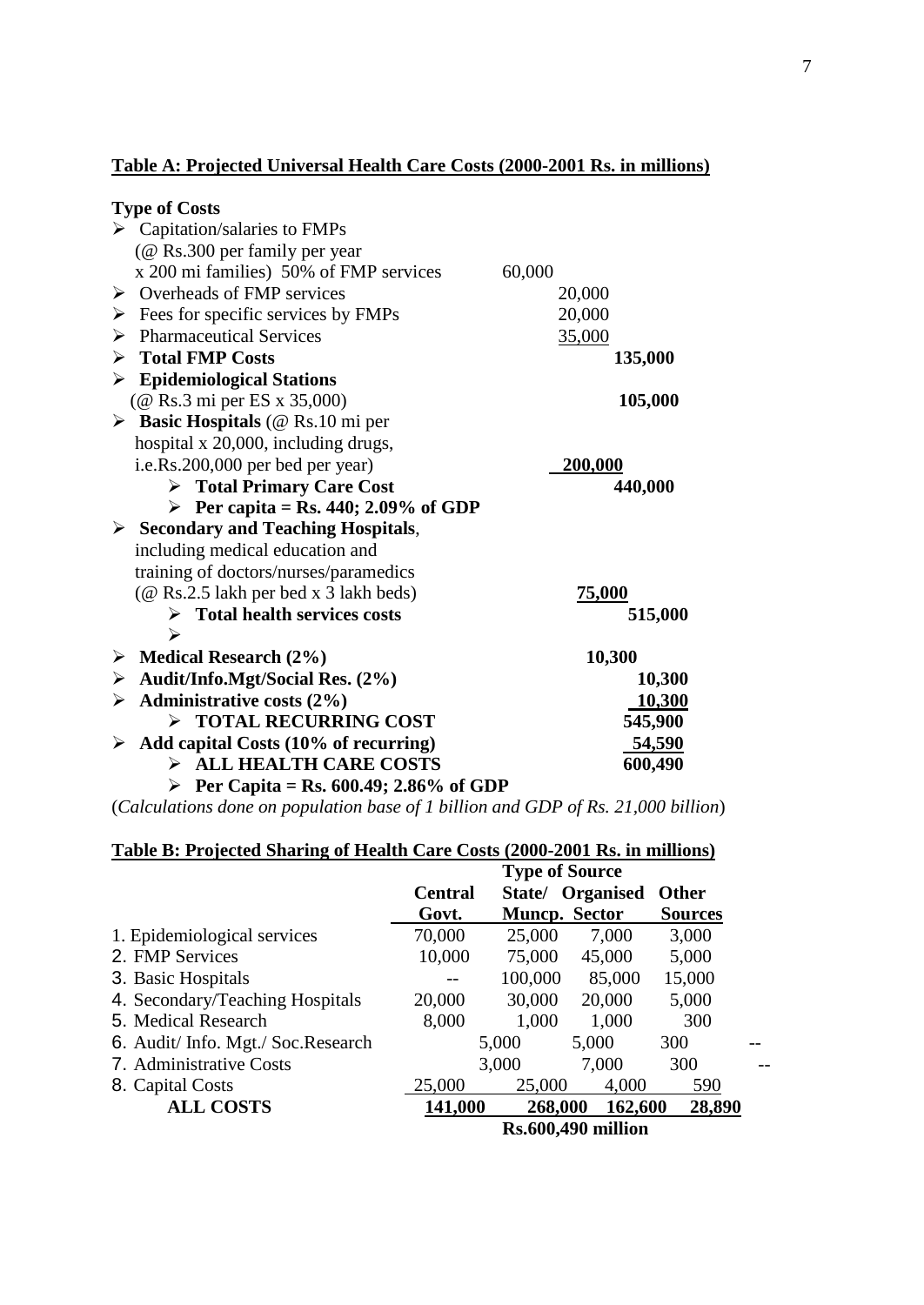|                    | I              | $\mathbf{I}$ | III  | IV   | $\mathbf{V}$   | <b>SC/ST</b> | <b>Other</b> | All  |
|--------------------|----------------|--------------|------|------|----------------|--------------|--------------|------|
|                    | <b>Poorest</b> |              |      |      | <b>Richest</b> |              |              |      |
| <b>OPD</b>         |                |              |      |      |                |              |              |      |
| Rural              |                |              |      |      |                |              |              |      |
| Rs. per episode    | 77             | 94           | 124  | 130  | 174            | 92           | 138          | 128  |
| Urban              |                |              |      |      |                |              |              |      |
| Rs. per episode    | 95             | 141          | 139  | 164  | 225            | 122          | 166          | 160  |
| <b>IPD</b>         |                |              |      |      |                |              |              |      |
| Rural              |                |              |      |      |                |              |              |      |
| Rs. per Hosp.      | 1020           | 1197         | 1495 | 1931 | 4595           | 2789         | 3133         | 3102 |
| Urban              |                |              |      |      |                |              |              |      |
| Rs. per Hosp.      | 835            | 1499         | 1964 | 2765 | 7470           | 2046         | 4303         | 3921 |
| Debt and sale      | 47             | 45           | 42   | 42   | 32             |              |              | 43   |
| of assets $(\% )$  |                |              |      |      |                |              |              |      |
| Did<br>not<br>seek | 24             | 21           | 18   | 18   | 9              |              |              | 17   |
| care $(\% )$       |                |              |      |      |                |              |              |      |
| Cost as factor     | 33             | 23           | 21   | 22   | 15             |              |              | 24   |
| in not seeking     |                |              |      |      |                |              |              |      |
| care $(\% )$       |                |              |      |      |                |              |              |      |

**Table 1: Key Data pertaining to out-of-pocket expenditures, source of finance and for not seeking care across expenditure quintiles and social groups, NSS 52nd Round, 1995-96**

Source: Compiled from NSS 52<sup>nd</sup> Round data files

| Table 2: Per 1000 distribution of hospitalised treatments by type of facility during |  |  |  |  |  |
|--------------------------------------------------------------------------------------|--|--|--|--|--|
| 1986-87 and 1995-96, India – NSSO                                                    |  |  |  |  |  |

| Type of                                                                   |               | Rural         | Urban         |                 |  |  |  |
|---------------------------------------------------------------------------|---------------|---------------|---------------|-----------------|--|--|--|
| Hospital                                                                  | 1995-96       | 1986-87       | 1995-96       | 1986-87         |  |  |  |
|                                                                           | $(52nd\,Rd.)$ | $(42nd\,Rd.)$ | $(52nd\,Rd.)$ | $(42nd \, Rd.)$ |  |  |  |
| Public hospital                                                           | 399           | 554           | 418           | 595             |  |  |  |
| PHC / CHC                                                                 | 48            | 43            | 9             | 8               |  |  |  |
| <b>Public Dispensary</b>                                                  | 5             |               | 4             |                 |  |  |  |
| All govt. sources                                                         | 438           | 597           | 431           | 603             |  |  |  |
| Private hospital                                                          | 419           | 320           | 410           | 296             |  |  |  |
| Nursing home                                                              | 80            | 49            | 111           | 70              |  |  |  |
| Charitable institution                                                    | 40            | 17            | 42            | 19              |  |  |  |
| Others                                                                    | 8             | 17            | 6             | 12              |  |  |  |
| All non-govt. sources                                                     | 562           | 403           | 569           | 397             |  |  |  |
| all hospitals                                                             | 1000          | 1000          | 1000          | 1000            |  |  |  |
| Source: NSSO (1998); Report No 441 on Morbidity and Treatment of Ailments |               |               |               |                 |  |  |  |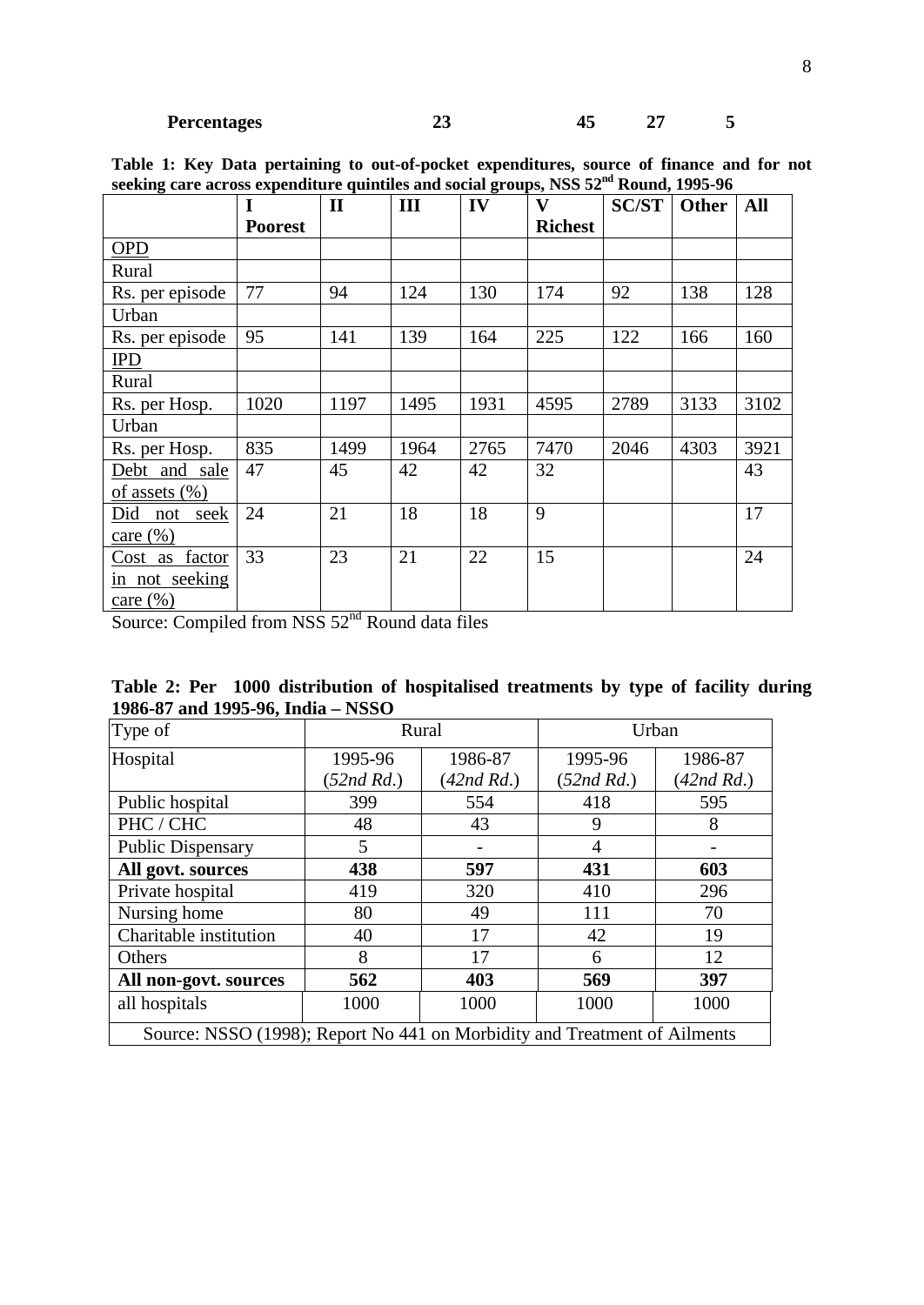| Source of                                                                 |                | Rural     | Urban          |                |  |  |
|---------------------------------------------------------------------------|----------------|-----------|----------------|----------------|--|--|
| Treatment                                                                 | 1995-96        | 1986-87   | 1995-96        | 1986-87        |  |  |
|                                                                           | 52nd Rd.       | 42nd. Rd. | 52nd Rd.       | 42nd. Rd.      |  |  |
| Public hospital                                                           | 11             | 18        | 15             | 23             |  |  |
| P.H.C. / C.H.C.                                                           | 6              | 5         |                |                |  |  |
| Public dispen.                                                            | $\overline{2}$ | 3         | $\overline{2}$ | $\overline{2}$ |  |  |
| ESI doctor, etc.                                                          | $\Omega$       | $\Omega$  |                | $\overline{2}$ |  |  |
| All govt. sources                                                         | 19             | 26        | 20             | 28             |  |  |
| Private hospital                                                          | 12             | 15        | 16             | 16             |  |  |
| Nursing home                                                              | 3              |           | $\overline{2}$ |                |  |  |
| Charitable inst.                                                          | $\Omega$       | 0         |                |                |  |  |
| Private doctor                                                            | 55             | 53        | 55             | 52             |  |  |
| Others                                                                    | 10             | 5         | 7              | 3              |  |  |
| All non-govt. sources                                                     | 81             | 74        | 80             | 72             |  |  |
| Total                                                                     | 100            | 100       | 100            | 100            |  |  |
| Source: NSSO (1998): Report No 441 on Morbidity and Treatment of Ailments |                |           |                |                |  |  |

**Table 3: Percentage distribution of non-hospitalised treatments by source of treatment during 1986-87 and 1995-96, India – NSSO**

### **Table 4: Financing Healthcare in India c2003**

|                           | Estimated users in millions | Expenditure (Rs. Billions) |
|---------------------------|-----------------------------|----------------------------|
| <b>Public Sector</b>      | 250@                        | $252(17)^*$                |
| Of which Social Insurance | 55                          | 30(2)                      |
| <b>Private Sector</b>     | <b>780@</b>                 | $1250(83)$ **              |
| Of which social insurance | 30                          | 24(1.6)                    |
| Private insurance\$       |                             | 11.5(0.8)                  |
| Out of Pocket             | 739                         | 1214.5(80)                 |
|                           | 1030                        | 1552 (100)                 |
| <b>Total</b>              |                             |                            |

*@ Estimates based on National Sample Survey 52nd Round, and Labour Year Book*

*\* Finance Accounts of Central and State Governments, and Labour Year Book, includes estimated Municipal health expenditures*

*\*\* Private Final Consumption Expenditure from National Accounts Statistics \$ 85% of private insurance is through public sector insurance companies Figures in parentheses are percentages*